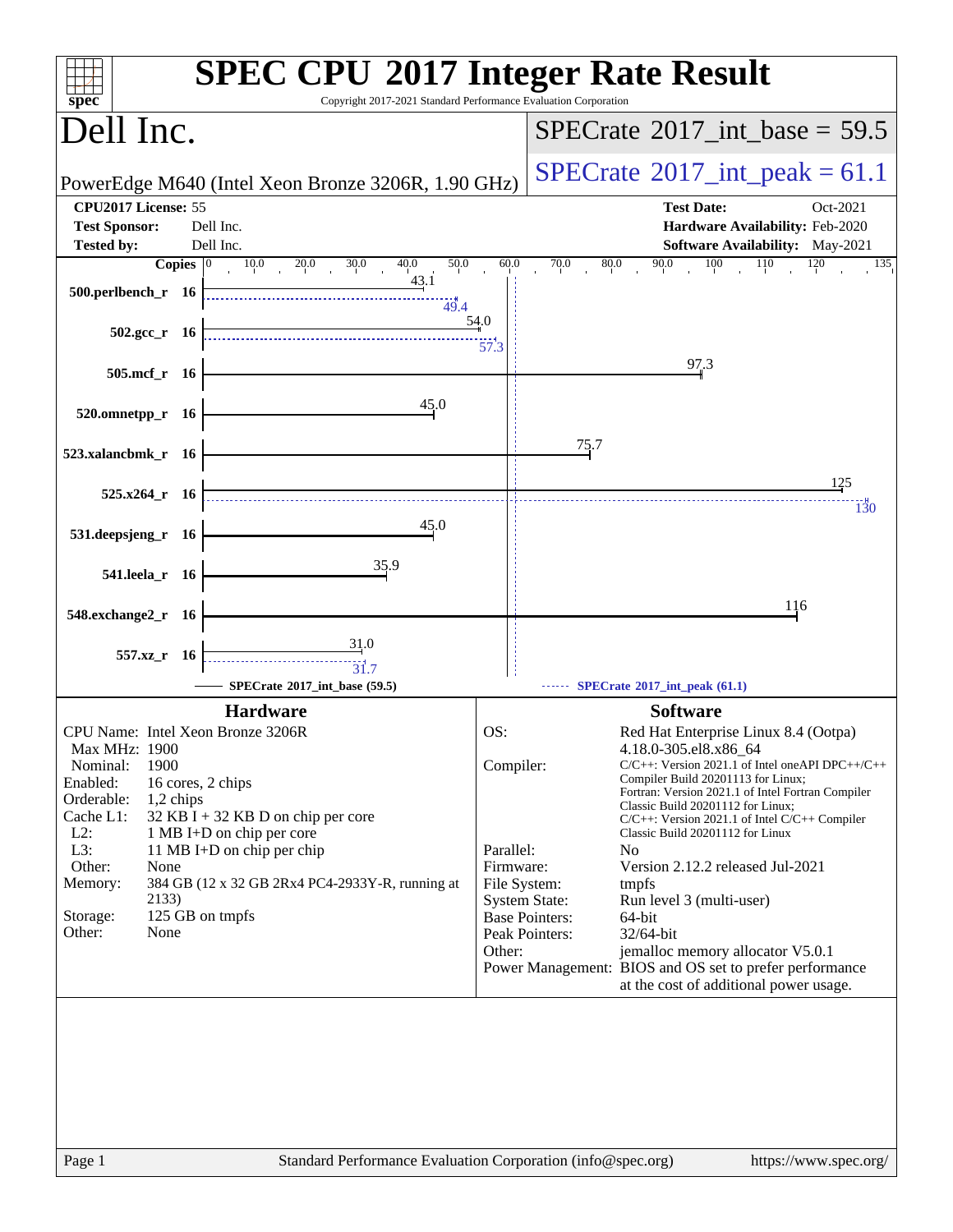# **[SPEC CPU](http://www.spec.org/auto/cpu2017/Docs/result-fields.html#SPECCPU2017IntegerRateResult)[2017 Integer Rate Result](http://www.spec.org/auto/cpu2017/Docs/result-fields.html#SPECCPU2017IntegerRateResult)**

Copyright 2017-2021 Standard Performance Evaluation Corporation

## Dell Inc.

**[spec](http://www.spec.org/)**

 $\pm\pm\prime$ 

#### [SPECrate](http://www.spec.org/auto/cpu2017/Docs/result-fields.html#SPECrate2017intbase)®2017 int\_base =  $59.5$

PowerEdge M640 (Intel Xeon Bronze 3206R, 1.90 GHz)  $\left|$  [SPECrate](http://www.spec.org/auto/cpu2017/Docs/result-fields.html#SPECrate2017intpeak)<sup>®</sup>[2017\\_int\\_peak =](http://www.spec.org/auto/cpu2017/Docs/result-fields.html#SPECrate2017intpeak) 61.1

**[CPU2017 License:](http://www.spec.org/auto/cpu2017/Docs/result-fields.html#CPU2017License)** 55 **[Test Date:](http://www.spec.org/auto/cpu2017/Docs/result-fields.html#TestDate)** Oct-2021 **[Test Sponsor:](http://www.spec.org/auto/cpu2017/Docs/result-fields.html#TestSponsor)** Dell Inc. **[Hardware Availability:](http://www.spec.org/auto/cpu2017/Docs/result-fields.html#HardwareAvailability)** Feb-2020 **[Tested by:](http://www.spec.org/auto/cpu2017/Docs/result-fields.html#Testedby)** Dell Inc. **[Software Availability:](http://www.spec.org/auto/cpu2017/Docs/result-fields.html#SoftwareAvailability)** May-2021

#### **[Results Table](http://www.spec.org/auto/cpu2017/Docs/result-fields.html#ResultsTable)**

|                                       | <b>Base</b>   |                |       |                | <b>Peak</b> |                |       |               |                |              |                |              |                |              |
|---------------------------------------|---------------|----------------|-------|----------------|-------------|----------------|-------|---------------|----------------|--------------|----------------|--------------|----------------|--------------|
| <b>Benchmark</b>                      | <b>Copies</b> | <b>Seconds</b> | Ratio | <b>Seconds</b> | Ratio       | <b>Seconds</b> | Ratio | <b>Copies</b> | <b>Seconds</b> | <b>Ratio</b> | <b>Seconds</b> | <b>Ratio</b> | <b>Seconds</b> | <b>Ratio</b> |
| 500.perlbench_r                       | 16            | 591            | 43.1  | 590            | 43.2        |                |       | 16            | 513            | 49.7         | 515            | <u>49.4</u>  |                |              |
| $502.\text{sec}\text{\_r}$            | 16            | 420            | 54.0  | 418            | 54.2        |                |       | 16            | 395            | 57.3         | <u>396</u>     | 57.3         |                |              |
| $505$ .mcf r                          | 16            | 266            | 97.3  | 265            | 97.6        |                |       | 16            | <u>266</u>     | 97.3         | 265            | 97.6         |                |              |
| 520.omnetpp_r                         | 16            | 466            | 45.0  | 465            | 45.2        |                |       | 16            | 466            | 45.0         | 465            | 45.2         |                |              |
| 523.xalancbmk r                       | 16            | 223            | 75.7  | 223            | 75.8        |                |       | 16            | 223            | 75.7         | 223            | 75.8         |                |              |
| 525.x264 r                            | 16            | 224            | 125   | 224            | 125         |                |       | 16            | 216            | 130          | 215            | 130          |                |              |
| 531.deepsjeng_r                       | 16            | 408            | 45.0  | 408            | 45.0        |                |       | 16            | 408            | 45.0         | <b>408</b>     | 45.0         |                |              |
| 541.leela r                           | 16            | 738            | 35.9  | 738            | 35.9        |                |       | 16            | 738            | 35.9         | 738            | 35.9         |                |              |
| 548.exchange2_r                       | 16            | 360            | 116   | 361            | <u>116</u>  |                |       | 16            | 360            | 116          | 361            | <u>116</u>   |                |              |
| 557.xz r                              | 16            | 557            | 31.0  | 556            | 31.1        |                |       | 16            | 545            | 31.7         | 545            | 31.7         |                |              |
| $SPECrate^*2017\_int\_base =$<br>59.5 |               |                |       |                |             |                |       |               |                |              |                |              |                |              |
| $SPECrate*2017\_int\_peak =$<br>61.1  |               |                |       |                |             |                |       |               |                |              |                |              |                |              |

Results appear in the [order in which they were run.](http://www.spec.org/auto/cpu2017/Docs/result-fields.html#RunOrder) Bold underlined text [indicates a median measurement.](http://www.spec.org/auto/cpu2017/Docs/result-fields.html#Median)

#### **[Submit Notes](http://www.spec.org/auto/cpu2017/Docs/result-fields.html#SubmitNotes)**

 The numactl mechanism was used to bind copies to processors. The config file option 'submit' was used to generate numactl commands to bind each copy to a specific processor. For details, please see the config file.

#### **[Operating System Notes](http://www.spec.org/auto/cpu2017/Docs/result-fields.html#OperatingSystemNotes)**

Stack size set to unlimited using "ulimit -s unlimited"

#### **[Environment Variables Notes](http://www.spec.org/auto/cpu2017/Docs/result-fields.html#EnvironmentVariablesNotes)**

```
Environment variables set by runcpu before the start of the run:
LD_LIBRARY_PATH =
      "/mnt/ramdisk/cpu2017-1.1.8-ic2021.1/lib/intel64:/mnt/ramdisk/cpu2017-1.
      1.8-ic2021.1/lib/ia32:/mnt/ramdisk/cpu2017-1.1.8-ic2021.1/je5.0.1-32"
MALLOC_CONF = "retain:true"
```
#### **[General Notes](http://www.spec.org/auto/cpu2017/Docs/result-fields.html#GeneralNotes)**

 Binaries compiled on a system with 1x Intel Core i9-7980XE CPU + 64GB RAM memory using Red Hat Enterprise Linux 8.1 Transparent Huge Pages enabled by default Prior to runcpu invocation Filesystem page cache synced and cleared with: sync; echo 3> /proc/sys/vm/drop\_caches runcpu command invoked through numactl i.e.:

**(Continued on next page)**

| Page 2 | Standard Performance Evaluation Corporation (info@spec.org) | https://www.spec.org/ |
|--------|-------------------------------------------------------------|-----------------------|
|        |                                                             |                       |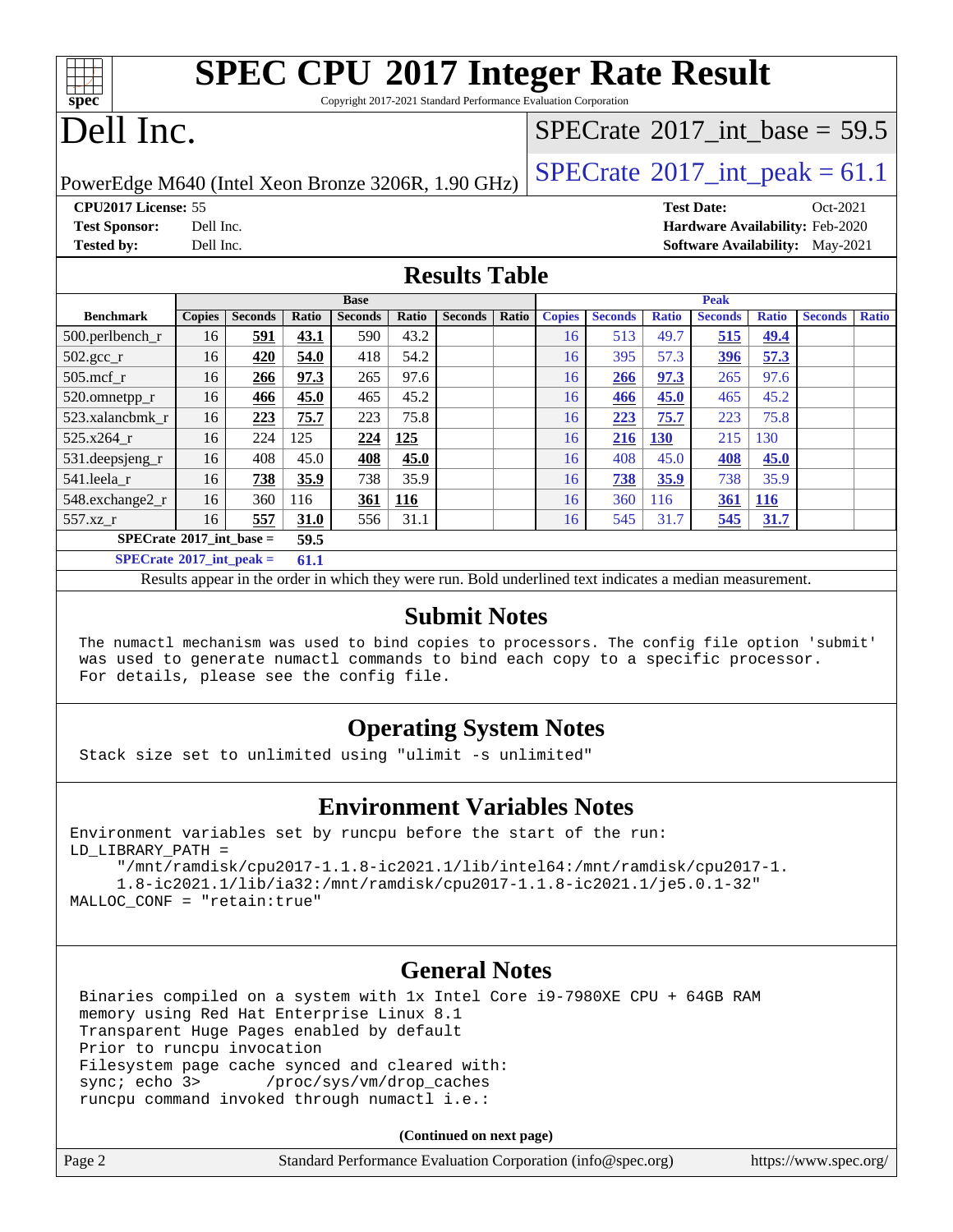| <b>SPEC CPU®2017 Integer Rate Result</b><br>Copyright 2017-2021 Standard Performance Evaluation Corporation<br>spec <sup>®</sup>                                                                                                                                                                                     |                                                                                                     |
|----------------------------------------------------------------------------------------------------------------------------------------------------------------------------------------------------------------------------------------------------------------------------------------------------------------------|-----------------------------------------------------------------------------------------------------|
| Dell Inc.                                                                                                                                                                                                                                                                                                            | $SPECTate$ <sup>®</sup> 2017 int base = 59.5                                                        |
| PowerEdge M640 (Intel Xeon Bronze 3206R, 1.90 GHz)                                                                                                                                                                                                                                                                   | $SPECTate$ <sup>®</sup> 2017_int_peak = 61.1                                                        |
| CPU2017 License: 55<br><b>Test Sponsor:</b><br>Dell Inc.<br><b>Tested by:</b><br>Dell Inc.                                                                                                                                                                                                                           | <b>Test Date:</b><br>Oct-2021<br>Hardware Availability: Feb-2020<br>Software Availability: May-2021 |
| <b>General Notes (Continued)</b>                                                                                                                                                                                                                                                                                     |                                                                                                     |
| numactl --interleave=all runcpu <etc><br/>jemalloc, a general purpose malloc implementation<br/>built with the RedHat Enterprise 7.5, and the system compiler gcc 4.8.5<br/>sources available from jemalloc.net or https://github.com/jemalloc/jemalloc/releases</etc>                                               |                                                                                                     |
| NA: The test sponsor attests, as of date of publication, that CVE-2017-5754 (Meltdown)<br>is mitigated in the system as tested and documented.                                                                                                                                                                       |                                                                                                     |
| Yes: The test sponsor attests, as of date of publication, that CVE-2017-5753 (Spectre variant 1)<br>is mitigated in the system as tested and documented.<br>Yes: The test sponsor attests, as of date of publication, that CVE-2017-5715 (Spectre variant 2)<br>is mitigated in the system as tested and documented. |                                                                                                     |
| Benchmark run from a 125 GB ramdisk created with the cmd: "mount -t tmpfs -o size=125G tmpfs /mnt/ramdisk"                                                                                                                                                                                                           |                                                                                                     |
| <b>Platform Notes</b>                                                                                                                                                                                                                                                                                                |                                                                                                     |
| BIOS Settings:<br>Sub NUMA Cluster : 2-Way Clustering<br>Virtualization Technology : Disabled                                                                                                                                                                                                                        |                                                                                                     |
| System Profile : Custom<br>CPU Power Management : Maximum Performance<br>C1E : Disabled<br>C States : Autonomous<br>Memory Patrol Scrub: Disabled<br>Energy Efficiency Policy : Performance<br>CPU Interconnect Bus Link<br>Power Management : Disabled<br>PCI ASPM L1 Link<br>Power Management : Disabled           |                                                                                                     |
| Sysinfo program /mnt/ramdisk/cpu2017-1.1.8-ic2021.1/bin/sysinfo<br>Rev: r6622 of 2021-04-07 982a61ec0915b55891ef0e16acafc64d<br>running on localhost.localdomain Fri Oct 22 03:31:42 2021                                                                                                                            |                                                                                                     |
| SUT (System Under Test) info as seen by some common utilities.<br>For more information on this section, see<br>https://www.spec.org/cpu2017/Docs/config.html#sysinfo                                                                                                                                                 |                                                                                                     |
| From /proc/cpuinfo<br>model name: $Intel(R)$ Xeon(R) Bronze 3206R CPU @ 1.90GHz<br>"physical id"s (chips)<br>2<br>16 "processors"<br>cores, siblings (Caution: counting these is hw and system dependent. The following<br>excerpts from /proc/cpuinfo might not be reliable. Use with caution.)                     |                                                                                                     |
| (Continued on next page)                                                                                                                                                                                                                                                                                             |                                                                                                     |
| Page 3<br>Standard Performance Evaluation Corporation (info@spec.org)                                                                                                                                                                                                                                                | https://www.spec.org/                                                                               |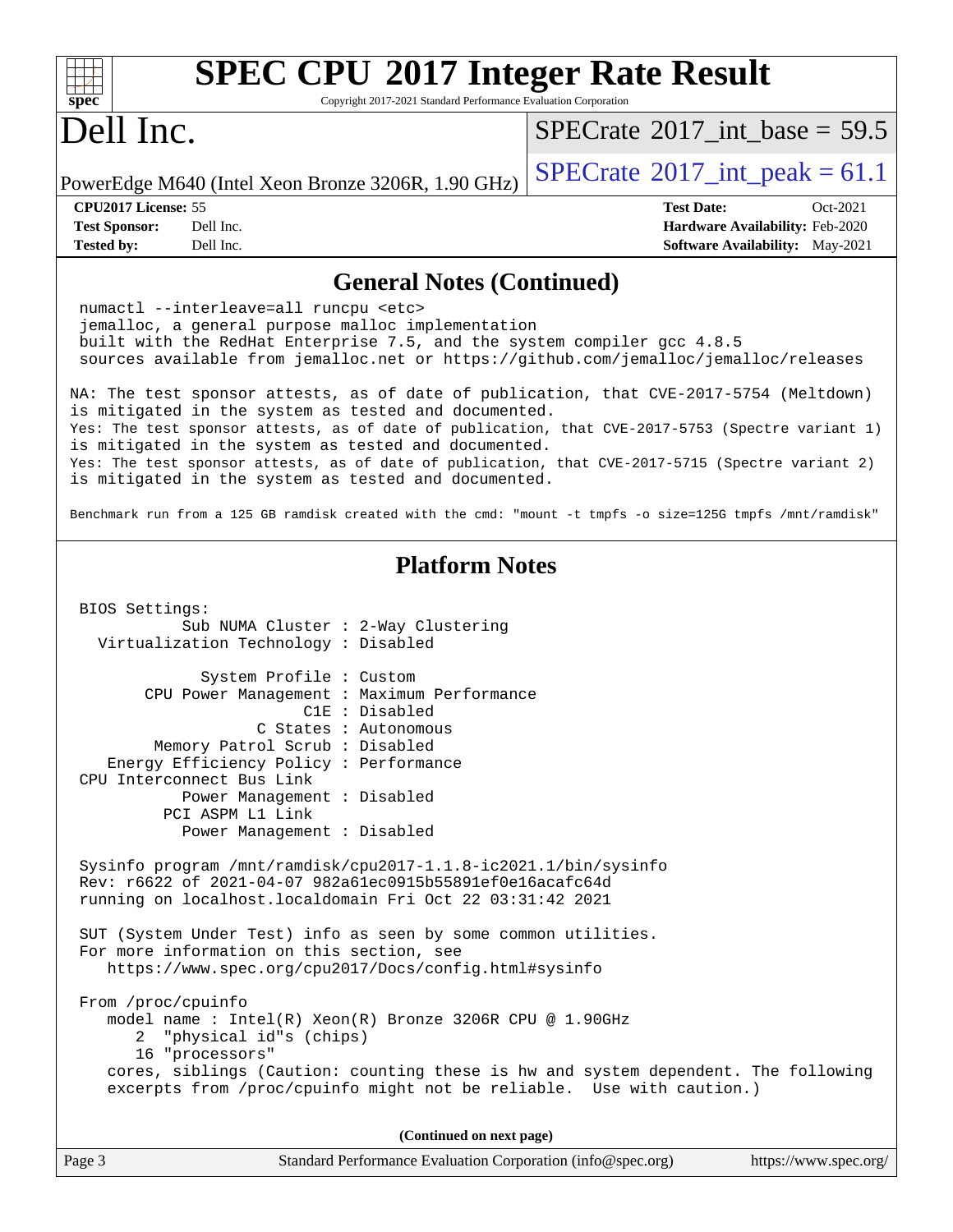| spec <sup>®</sup>                                                                                                                                                                                                                                                                                                                                                                                                                                                                                                                                                    | <b>SPEC CPU®2017 Integer Rate Result</b><br>Copyright 2017-2021 Standard Performance Evaluation Corporation                                                                                                                                                                                                                                                                                                                                                                                                                                    |                                                                                                                                                                                                                                                                                                                                                                                                                                                                                                                |
|----------------------------------------------------------------------------------------------------------------------------------------------------------------------------------------------------------------------------------------------------------------------------------------------------------------------------------------------------------------------------------------------------------------------------------------------------------------------------------------------------------------------------------------------------------------------|------------------------------------------------------------------------------------------------------------------------------------------------------------------------------------------------------------------------------------------------------------------------------------------------------------------------------------------------------------------------------------------------------------------------------------------------------------------------------------------------------------------------------------------------|----------------------------------------------------------------------------------------------------------------------------------------------------------------------------------------------------------------------------------------------------------------------------------------------------------------------------------------------------------------------------------------------------------------------------------------------------------------------------------------------------------------|
| Dell Inc.                                                                                                                                                                                                                                                                                                                                                                                                                                                                                                                                                            |                                                                                                                                                                                                                                                                                                                                                                                                                                                                                                                                                | $SPECTate$ <sup>®</sup> 2017 int base = 59.5                                                                                                                                                                                                                                                                                                                                                                                                                                                                   |
|                                                                                                                                                                                                                                                                                                                                                                                                                                                                                                                                                                      | PowerEdge M640 (Intel Xeon Bronze 3206R, 1.90 GHz)                                                                                                                                                                                                                                                                                                                                                                                                                                                                                             | $SPECrate^{\circ}2017\_int\_peak = 61.1$                                                                                                                                                                                                                                                                                                                                                                                                                                                                       |
| CPU2017 License: 55<br><b>Test Sponsor:</b><br>Dell Inc.<br><b>Tested by:</b><br>Dell Inc.                                                                                                                                                                                                                                                                                                                                                                                                                                                                           |                                                                                                                                                                                                                                                                                                                                                                                                                                                                                                                                                | <b>Test Date:</b><br>Oct-2021<br>Hardware Availability: Feb-2020<br><b>Software Availability:</b> May-2021                                                                                                                                                                                                                                                                                                                                                                                                     |
|                                                                                                                                                                                                                                                                                                                                                                                                                                                                                                                                                                      | <b>Platform Notes (Continued)</b>                                                                                                                                                                                                                                                                                                                                                                                                                                                                                                              |                                                                                                                                                                                                                                                                                                                                                                                                                                                                                                                |
| cpu cores $: 8$<br>siblings : 8<br>From 1scpu from util-linux 2.32.1:<br>Architecture:<br>$CPU$ op-mode( $s$ ):<br>Byte Order:<br>CPU(s):<br>On-line CPU(s) list: 0-15<br>Thread( $s$ ) per core:<br>$Core(s)$ per socket:<br>Socket(s):<br>NUMA $node(s):$<br>Vendor ID:<br>BIOS Vendor ID:<br>CPU family:<br>Model:<br>Model name:<br>BIOS Model name:<br>Stepping:<br>CPU MHz:<br>$CPU$ $max$ $MHz$ :<br>CPU min MHz:<br>BogoMIPS:<br>Virtualization:<br>Lld cache:<br>Lli cache:<br>L2 cache:<br>L3 cache:<br>NUMA node0 CPU(s):<br>NUMA nodel CPU(s):<br>Flags: | physical 0: cores 0 1 2 3 4 5 6 7<br>physical 1: cores 0 1 2 3 4 5 6 7<br>x86 64<br>$32$ -bit, $64$ -bit<br>Little Endian<br>16<br>1<br>8<br>2<br>$\overline{2}$<br>GenuineIntel<br>Intel<br>6<br>85<br>$Intel(R) Xeon(R) Bronze 3206R CPU @ 1.90GHz$<br>$Intel(R) Xeon(R) Bronze 3206R CPU @ 1.90GHz$<br>7<br>1900.009<br>1900.0000<br>1000.0000<br>3800.00<br>$VT - x$<br>32K<br>32K<br>1024K<br>11264K<br>0, 2, 4, 6, 8, 10, 12, 14<br>1, 3, 5, 7, 9, 11, 13, 15<br>avx f16c rdrand lahf_lm abm 3dnowprefetch cpuid_fault epb cat_13 cdp_13 | fpu vme de pse tsc msr pae mce cx8 apic sep mtrr pge mca cmov<br>pat pse36 clflush dts acpi mmx fxsr sse sse2 ss ht tm pbe syscall nx pdpelgb rdtscp<br>lm constant_tsc art arch_perfmon pebs bts rep_good nopl xtopology nonstop_tsc cpuid<br>aperfmperf pni pclmulqdq dtes64 monitor ds_cpl vmx smx est tm2 ssse3 sdbg fma cx16<br>xtpr pdcm pcid dca sse4_1 sse4_2 x2apic movbe popcnt tsc_deadline_timer aes xsave<br>invpcid_single intel_ppin ssbd mba ibrs ibpb stibp ibrs_enhanced fsgsbase tsc_adjust |
|                                                                                                                                                                                                                                                                                                                                                                                                                                                                                                                                                                      | avx512_vnni md_clear flush_lld arch_capabilities                                                                                                                                                                                                                                                                                                                                                                                                                                                                                               | bmil hle avx2 smep bmi2 erms invpcid cqm mpx rdt_a avx512f avx512dq rdseed adx smap<br>clflushopt clwb intel_pt avx512cd avx512bw avx512vl xsaveopt xsavec xgetbvl xsaves<br>cqm_llc cqm_occup_llc cqm_mbm_total cqm_mbm_local dtherm arat pln pts pku ospke                                                                                                                                                                                                                                                   |
| /proc/cpuinfo cache data<br>cache size : 11264 KB                                                                                                                                                                                                                                                                                                                                                                                                                                                                                                                    |                                                                                                                                                                                                                                                                                                                                                                                                                                                                                                                                                |                                                                                                                                                                                                                                                                                                                                                                                                                                                                                                                |
|                                                                                                                                                                                                                                                                                                                                                                                                                                                                                                                                                                      | (Continued on next page)                                                                                                                                                                                                                                                                                                                                                                                                                                                                                                                       |                                                                                                                                                                                                                                                                                                                                                                                                                                                                                                                |
| Page 4                                                                                                                                                                                                                                                                                                                                                                                                                                                                                                                                                               | Standard Performance Evaluation Corporation (info@spec.org)                                                                                                                                                                                                                                                                                                                                                                                                                                                                                    | https://www.spec.org/                                                                                                                                                                                                                                                                                                                                                                                                                                                                                          |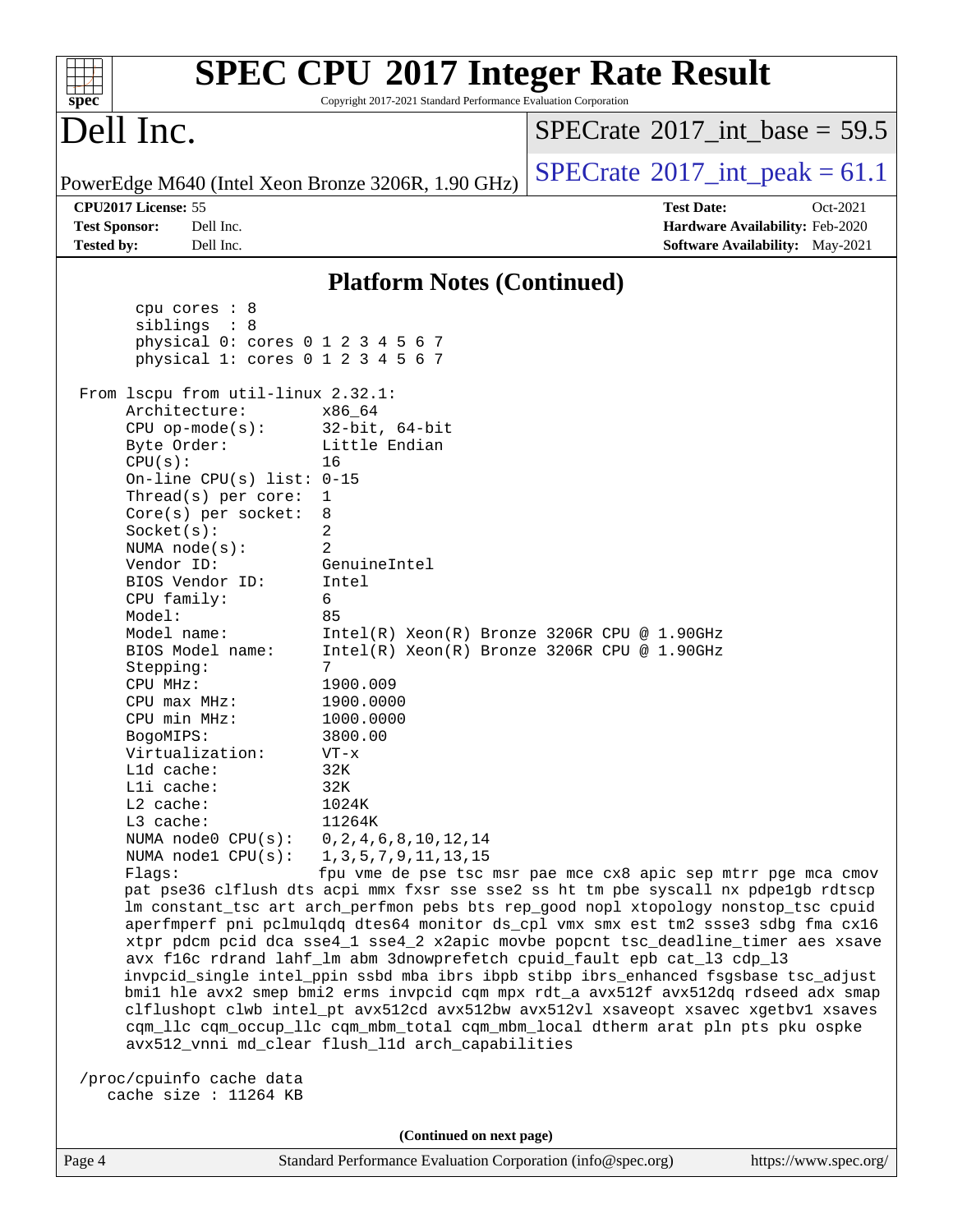| <b>SPEC CPU®2017 Integer Rate Result</b><br>spec <sup>®</sup><br>Copyright 2017-2021 Standard Performance Evaluation Corporation                                                                                                                                                                                                                                                                                                                                                                                                                                                                                                              |                                          |
|-----------------------------------------------------------------------------------------------------------------------------------------------------------------------------------------------------------------------------------------------------------------------------------------------------------------------------------------------------------------------------------------------------------------------------------------------------------------------------------------------------------------------------------------------------------------------------------------------------------------------------------------------|------------------------------------------|
| Dell Inc.                                                                                                                                                                                                                                                                                                                                                                                                                                                                                                                                                                                                                                     | $SPECrate^{\circ}2017\_int\_base = 59.5$ |
| PowerEdge M640 (Intel Xeon Bronze 3206R, 1.90 GHz)                                                                                                                                                                                                                                                                                                                                                                                                                                                                                                                                                                                            | $SPECrate^{\circ}2017\_int\_peak = 61.1$ |
| CPU2017 License: 55                                                                                                                                                                                                                                                                                                                                                                                                                                                                                                                                                                                                                           | <b>Test Date:</b><br>Oct-2021            |
| <b>Test Sponsor:</b><br>Dell Inc.                                                                                                                                                                                                                                                                                                                                                                                                                                                                                                                                                                                                             | Hardware Availability: Feb-2020          |
| <b>Tested by:</b><br>Dell Inc.                                                                                                                                                                                                                                                                                                                                                                                                                                                                                                                                                                                                                | Software Availability: May-2021          |
| <b>Platform Notes (Continued)</b>                                                                                                                                                                                                                                                                                                                                                                                                                                                                                                                                                                                                             |                                          |
| From numactl --hardware<br>WARNING: a numactl 'node' might or might not correspond to a physical chip.<br>$available: 2 nodes (0-1)$<br>node 0 cpus: 0 2 4 6 8 10 12 14<br>node 0 size: 192075 MB<br>node 0 free: 177456 MB<br>node 1 cpus: 1 3 5 7 9 11 13 15<br>node 1 size: 193496 MB<br>node 1 free: 185134 MB<br>node distances:<br>node<br>0<br>1<br>0 :<br>10<br>21<br>1:<br>21<br>10<br>From /proc/meminfo<br>MemTotal:<br>394825512 kB<br>HugePages_Total:<br>0<br>Hugepagesize:<br>2048 kB<br>/sbin/tuned-adm active<br>Current active profile: throughput-performance<br>/sys/devices/system/cpu/cpu*/cpufreq/scaling_governor has |                                          |
| performance<br>From /etc/*release* /etc/*version*                                                                                                                                                                                                                                                                                                                                                                                                                                                                                                                                                                                             |                                          |
| os-release:                                                                                                                                                                                                                                                                                                                                                                                                                                                                                                                                                                                                                                   |                                          |
| NAME="Red Hat Enterprise Linux"<br>VERSION="8.4 (Ootpa)"                                                                                                                                                                                                                                                                                                                                                                                                                                                                                                                                                                                      |                                          |
| ID="rhel"                                                                                                                                                                                                                                                                                                                                                                                                                                                                                                                                                                                                                                     |                                          |
| ID_LIKE="fedora"                                                                                                                                                                                                                                                                                                                                                                                                                                                                                                                                                                                                                              |                                          |
| VERSION_ID="8.4"<br>PLATFORM_ID="platform:el8"                                                                                                                                                                                                                                                                                                                                                                                                                                                                                                                                                                                                |                                          |
| PRETTY_NAME="Red Hat Enterprise Linux 8.4 (Ootpa)"                                                                                                                                                                                                                                                                                                                                                                                                                                                                                                                                                                                            |                                          |
| ANSI_COLOR="0;31"                                                                                                                                                                                                                                                                                                                                                                                                                                                                                                                                                                                                                             |                                          |
| redhat-release: Red Hat Enterprise Linux release 8.4 (Ootpa)<br>system-release: Red Hat Enterprise Linux release 8.4 (Ootpa)<br>system-release-cpe: cpe:/o:redhat:enterprise_linux:8.4:ga                                                                                                                                                                                                                                                                                                                                                                                                                                                     |                                          |
| uname $-a$ :                                                                                                                                                                                                                                                                                                                                                                                                                                                                                                                                                                                                                                  |                                          |
| Linux localhost.localdomain 4.18.0-305.el8.x86_64 #1 SMP Thu Apr 29 08:54:30 EDT 2021<br>x86_64 x86_64 x86_64 GNU/Linux                                                                                                                                                                                                                                                                                                                                                                                                                                                                                                                       |                                          |
| Kernel self-reported vulnerability status:                                                                                                                                                                                                                                                                                                                                                                                                                                                                                                                                                                                                    |                                          |
| $CVE-2018-12207$ (iTLB Multihit):                                                                                                                                                                                                                                                                                                                                                                                                                                                                                                                                                                                                             | KVM: Mitigation: Split huge pages        |
| (Continued on next page)                                                                                                                                                                                                                                                                                                                                                                                                                                                                                                                                                                                                                      |                                          |
| Page 5<br>Standard Performance Evaluation Corporation (info@spec.org)                                                                                                                                                                                                                                                                                                                                                                                                                                                                                                                                                                         | https://www.spec.org/                    |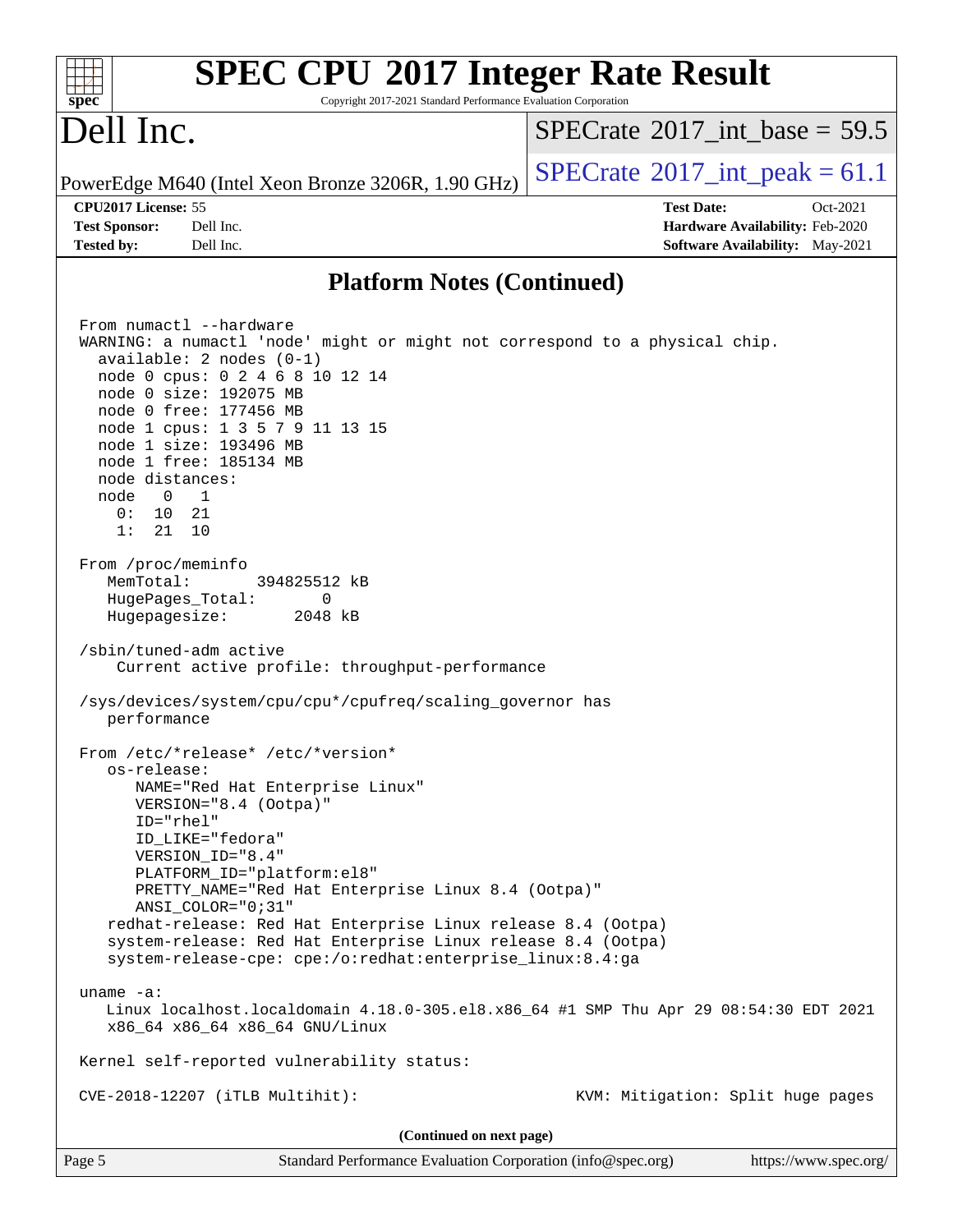| <b>SPEC CPU®2017 Integer Rate Result</b><br>Copyright 2017-2021 Standard Performance Evaluation Corporation<br>$spec^*$                                                                                                                                                                                                         |                                                                            |
|---------------------------------------------------------------------------------------------------------------------------------------------------------------------------------------------------------------------------------------------------------------------------------------------------------------------------------|----------------------------------------------------------------------------|
| Dell Inc.                                                                                                                                                                                                                                                                                                                       | $SPECrate^{\circledast}2017$ int base = 59.5                               |
| PowerEdge M640 (Intel Xeon Bronze 3206R, 1.90 GHz)                                                                                                                                                                                                                                                                              | $SPECrate^{\circ}2017\_int\_peak = 61.1$                                   |
| CPU2017 License: 55                                                                                                                                                                                                                                                                                                             | <b>Test Date:</b><br>Oct-2021                                              |
| Dell Inc.<br><b>Test Sponsor:</b>                                                                                                                                                                                                                                                                                               | Hardware Availability: Feb-2020                                            |
| Dell Inc.<br><b>Tested by:</b>                                                                                                                                                                                                                                                                                                  | <b>Software Availability:</b> May-2021                                     |
| <b>Platform Notes (Continued)</b>                                                                                                                                                                                                                                                                                               |                                                                            |
| CVE-2018-3620 (L1 Terminal Fault):                                                                                                                                                                                                                                                                                              | Not affected                                                               |
| Microarchitectural Data Sampling:                                                                                                                                                                                                                                                                                               | Not affected                                                               |
| CVE-2017-5754 (Meltdown):                                                                                                                                                                                                                                                                                                       | Not affected                                                               |
| CVE-2018-3639 (Speculative Store Bypass):                                                                                                                                                                                                                                                                                       | Mitigation: Speculative Store<br>Bypass disabled via prctl and<br>seccomp  |
| CVE-2017-5753 (Spectre variant 1):                                                                                                                                                                                                                                                                                              | Mitigation: usercopy/swapgs<br>barriers and __user pointer<br>sanitization |
| $CVE-2017-5715$ (Spectre variant 2):                                                                                                                                                                                                                                                                                            | Mitigation: Enhanced IBRS, IBPB:<br>conditional, RSB filling               |
| CVE-2020-0543 (Special Register Buffer Data Sampling): Not affected<br>CVE-2019-11135 (TSX Asynchronous Abort):                                                                                                                                                                                                                 | Mitigation: TSX disabled                                                   |
| run-level 3 Oct 21 14:02                                                                                                                                                                                                                                                                                                        |                                                                            |
| SPEC is set to: /mnt/ramdisk/cpu2017-1.1.8-ic2021.1<br>Size Used Avail Use% Mounted on<br>Filesystem<br>Type<br>tmpfs<br>tmpfs 125G<br>17G 109G 14% / mnt/ramdisk                                                                                                                                                               |                                                                            |
| From /sys/devices/virtual/dmi/id<br>Vendor:<br>Dell Inc.<br>PowerEdge M640<br>Product:<br>Product Family: PowerEdge                                                                                                                                                                                                             |                                                                            |
| Additional information from dmidecode 3.2 follows.<br>interpret this section. The 'dmidecode' program reads system data which is "intended to<br>allow hardware to be accurately determined", but the intent may not be met, as there are<br>frequent changes to hardware, firmware, and the "DMTF SMBIOS" standard.<br>Memory: | WARNING: Use caution when you                                              |
| 5x 00AD00B300AD HMA84GR7CJR4N-WM 32 GB 2 rank 2933, configured at 2133<br>4x 00AD063200AD HMA84GR7CJR4N-WM 32 GB 2 rank 2933, configured at 2133<br>3x 00AD069D00AD HMA84GR7CJR4N-WM 32 GB 2 rank 2933, configured at 2133                                                                                                      |                                                                            |
| BIOS:<br>BIOS Vendor:<br>Dell Inc.<br>2.12.2<br>BIOS Version:<br>BIOS Date:<br>07/12/2021<br>BIOS Revision:<br>2.12                                                                                                                                                                                                             |                                                                            |
| (End of data from sysinfo program)                                                                                                                                                                                                                                                                                              |                                                                            |
| <b>Compiler Version Notes</b>                                                                                                                                                                                                                                                                                                   |                                                                            |
| 500.perlbench_r(peak) 557.xz_r(peak)<br>C                                                                                                                                                                                                                                                                                       |                                                                            |
| (Continued on next page)                                                                                                                                                                                                                                                                                                        |                                                                            |
|                                                                                                                                                                                                                                                                                                                                 |                                                                            |

Page 6 Standard Performance Evaluation Corporation [\(info@spec.org\)](mailto:info@spec.org) <https://www.spec.org/>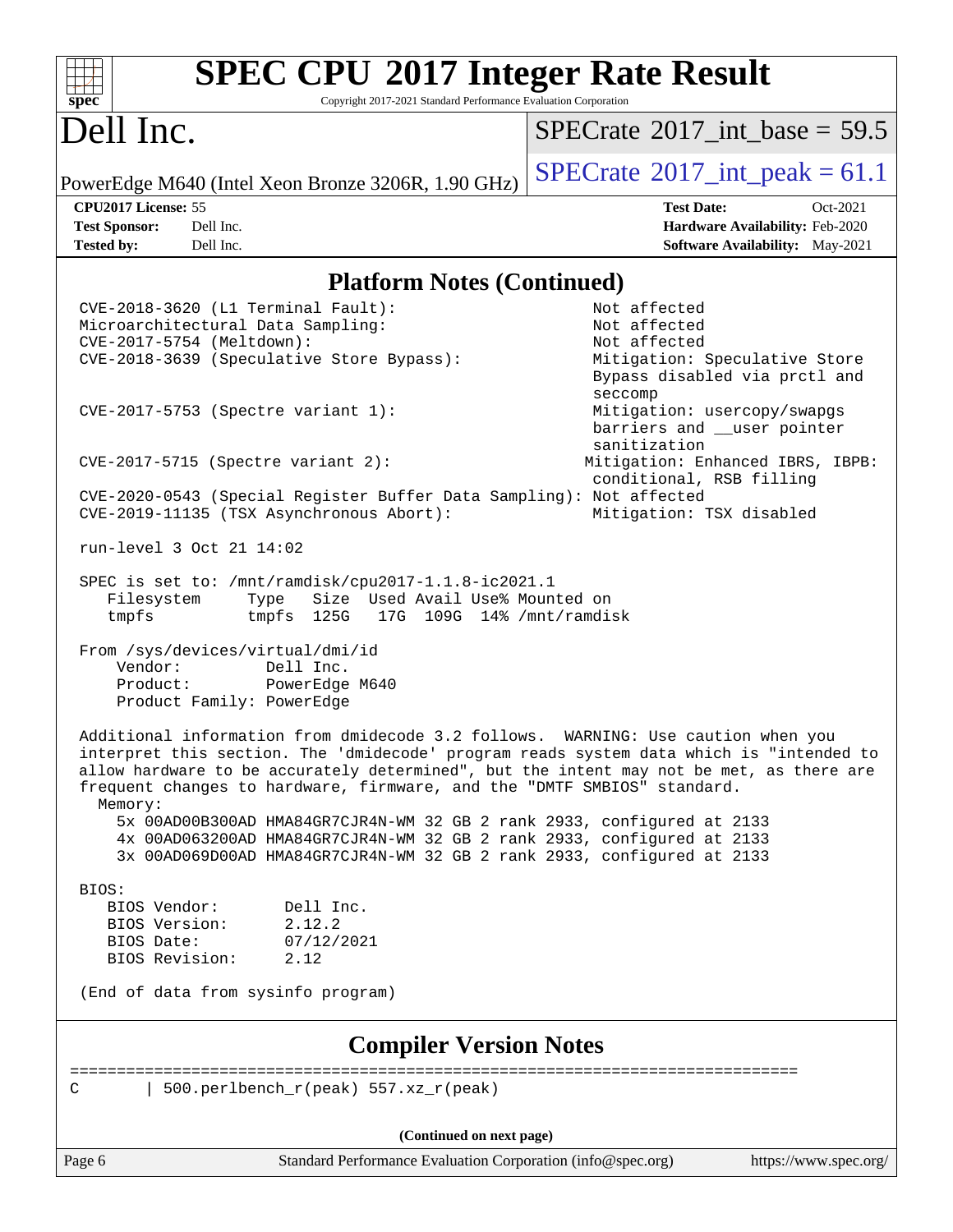| spec                                                             | <b>SPEC CPU®2017 Integer Rate Result</b><br>Copyright 2017-2021 Standard Performance Evaluation Corporation                                                                                                  |                                              |                                                                                       |
|------------------------------------------------------------------|--------------------------------------------------------------------------------------------------------------------------------------------------------------------------------------------------------------|----------------------------------------------|---------------------------------------------------------------------------------------|
| Dell Inc.                                                        |                                                                                                                                                                                                              | $SPECTate$ <sup>®</sup> 2017_int_base = 59.5 |                                                                                       |
|                                                                  | PowerEdge M640 (Intel Xeon Bronze 3206R, 1.90 GHz)                                                                                                                                                           | $SPECrate^{\circ}2017\_int\_peak = 61.1$     |                                                                                       |
| CPU2017 License: 55<br><b>Test Sponsor:</b><br><b>Tested by:</b> | Dell Inc.<br>Dell Inc.                                                                                                                                                                                       | <b>Test Date:</b>                            | Oct-2021<br>Hardware Availability: Feb-2020<br><b>Software Availability:</b> May-2021 |
|                                                                  | <b>Compiler Version Notes (Continued)</b>                                                                                                                                                                    |                                              |                                                                                       |
|                                                                  | $Intel(R)$ C Intel(R) 64 Compiler Classic for applications running on Intel(R)<br>64, Version 2021.1 Build 20201112_000000<br>Copyright (C) 1985-2020 Intel Corporation. All rights reserved.                |                                              |                                                                                       |
| C                                                                | $502.\text{gcc\_r}(\text{peak})$                                                                                                                                                                             |                                              |                                                                                       |
|                                                                  | Intel(R) oneAPI DPC++/C++ Compiler for applications running on IA-32, Version<br>2021.1 Build 20201113<br>Copyright (C) 1985-2020 Intel Corporation. All rights reserved.                                    |                                              |                                                                                       |
| C                                                                | 500.perlbench_r(base) 502.gcc_r(base) 505.mcf_r(base, peak)<br>525.x264_r(base, peak) 557.xz_r(base)                                                                                                         |                                              |                                                                                       |
|                                                                  | Intel(R) oneAPI DPC++/C++ Compiler for applications running on Intel(R) $64$ ,<br>Version 2021.1 Build 20201113<br>Copyright (C) 1985-2020 Intel Corporation. All rights reserved.                           |                                              |                                                                                       |
| C                                                                | 500.perlbench_r(peak) 557.xz_r(peak)                                                                                                                                                                         |                                              |                                                                                       |
|                                                                  | -----------<br>$Intel(R)$ C Intel(R) 64 Compiler Classic for applications running on Intel(R)<br>64, Version 2021.1 Build 20201112_000000<br>Copyright (C) 1985-2020 Intel Corporation. All rights reserved. |                                              |                                                                                       |
| C                                                                | $\vert$ 502.gcc_r(peak)                                                                                                                                                                                      |                                              |                                                                                       |
|                                                                  | Intel(R) oneAPI DPC++/C++ Compiler for applications running on IA-32, Version<br>2021.1 Build 20201113<br>Copyright (C) 1985-2020 Intel Corporation. All rights reserved.                                    |                                              |                                                                                       |
| $\mathbb{C}$                                                     | $500. perlbench_r(base) 502. gcc_r(base) 505.mcf_r(base, peak)$<br>$525.x264_r(base, peak) 557.xz_r(base)$                                                                                                   |                                              |                                                                                       |
|                                                                  | Intel(R) oneAPI DPC++/C++ Compiler for applications running on Intel(R) $64$ ,<br>Version 2021.1 Build 20201113<br>Copyright (C) 1985-2020 Intel Corporation. All rights reserved.                           |                                              |                                                                                       |
|                                                                  | (Continued on next page)                                                                                                                                                                                     |                                              |                                                                                       |
| Page 7                                                           | Standard Performance Evaluation Corporation (info@spec.org)                                                                                                                                                  |                                              | https://www.spec.org/                                                                 |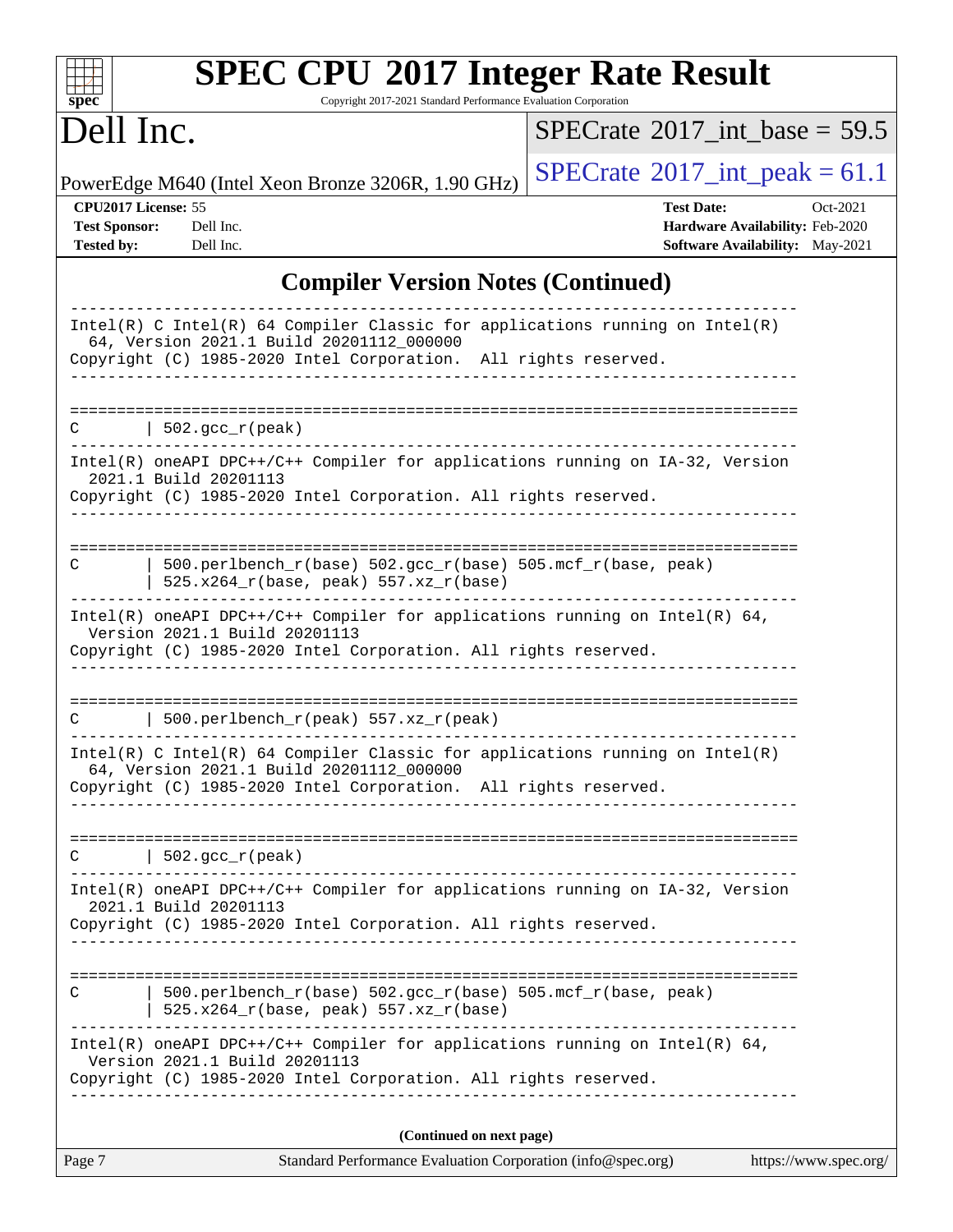| Dell Inc.                                                                                                                                                                                                     | $SPECTate$ <sup>®</sup> 2017_int_base = 59.5                                                               |
|---------------------------------------------------------------------------------------------------------------------------------------------------------------------------------------------------------------|------------------------------------------------------------------------------------------------------------|
| PowerEdge M640 (Intel Xeon Bronze 3206R, 1.90 GHz)                                                                                                                                                            | $SPECrate^{\circledast}2017\_int\_peak = 61.1$                                                             |
| CPU2017 License: 55<br><b>Test Sponsor:</b><br>Dell Inc.<br><b>Tested by:</b><br>Dell Inc.                                                                                                                    | <b>Test Date:</b><br>Oct-2021<br>Hardware Availability: Feb-2020<br><b>Software Availability:</b> May-2021 |
| <b>Compiler Version Notes (Continued)</b>                                                                                                                                                                     |                                                                                                            |
| -----------<br>500.perlbench_r(peak) 557.xz_r(peak)<br>C                                                                                                                                                      | ============================                                                                               |
| Intel(R) C Intel(R) 64 Compiler Classic for applications running on Intel(R)<br>64, Version 2021.1 Build 20201112_000000<br>Copyright (C) 1985-2020 Intel Corporation. All rights reserved.                   |                                                                                                            |
| $\vert$ 502.gcc_r(peak)                                                                                                                                                                                       |                                                                                                            |
| Intel(R) oneAPI DPC++/C++ Compiler for applications running on IA-32, Version<br>2021.1 Build 20201113<br>Copyright (C) 1985-2020 Intel Corporation. All rights reserved.                                     |                                                                                                            |
| 500.perlbench_r(base) 502.gcc_r(base) 505.mcf_r(base, peak)<br>C<br>525.x264_r(base, peak) 557.xz_r(base)                                                                                                     |                                                                                                            |
| Intel(R) oneAPI DPC++/C++ Compiler for applications running on Intel(R) 64,<br>Version 2021.1 Build 20201113<br>Copyright (C) 1985-2020 Intel Corporation. All rights reserved.                               |                                                                                                            |
|                                                                                                                                                                                                               |                                                                                                            |
| 520.omnetpp_r(base, peak) 523.xalancbmk_r(base, peak)<br>$C++$<br>531.deepsjeng_r(base, peak) 541.leela_r(base, peak)                                                                                         |                                                                                                            |
| $Intel(R)$ oneAPI DPC++/C++ Compiler for applications running on Intel(R) 64,<br>Version 2021.1 Build 20201113<br>Copyright (C) 1985-2020 Intel Corporation. All rights reserved.<br>________________________ |                                                                                                            |
| Fortran   $548$ . exchange $2r$ (base, peak)                                                                                                                                                                  |                                                                                                            |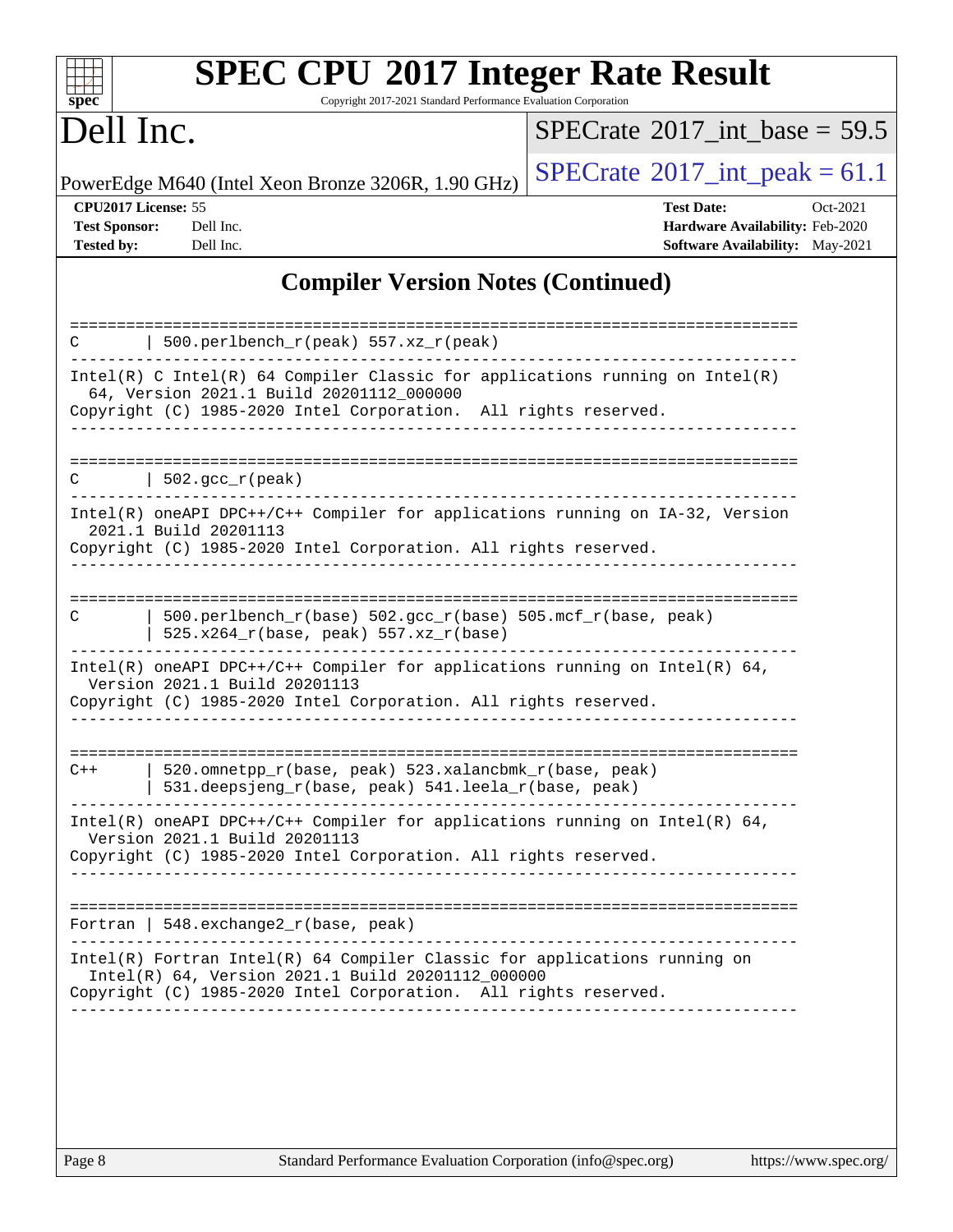#### $+\ +$ **[spec](http://www.spec.org/)**

# **[SPEC CPU](http://www.spec.org/auto/cpu2017/Docs/result-fields.html#SPECCPU2017IntegerRateResult)[2017 Integer Rate Result](http://www.spec.org/auto/cpu2017/Docs/result-fields.html#SPECCPU2017IntegerRateResult)**

Copyright 2017-2021 Standard Performance Evaluation Corporation

# Dell Inc.

 $SPECrate$ <sup>®</sup> $2017$ \_int\_base = 59.5

PowerEdge M640 (Intel Xeon Bronze 3206R, 1.90 GHz)  $\left|$  [SPECrate](http://www.spec.org/auto/cpu2017/Docs/result-fields.html#SPECrate2017intpeak)®[2017\\_int\\_peak =](http://www.spec.org/auto/cpu2017/Docs/result-fields.html#SPECrate2017intpeak) 61.1

**[CPU2017 License:](http://www.spec.org/auto/cpu2017/Docs/result-fields.html#CPU2017License)** 55 **[Test Date:](http://www.spec.org/auto/cpu2017/Docs/result-fields.html#TestDate)** Oct-2021 **[Test Sponsor:](http://www.spec.org/auto/cpu2017/Docs/result-fields.html#TestSponsor)** Dell Inc. **[Hardware Availability:](http://www.spec.org/auto/cpu2017/Docs/result-fields.html#HardwareAvailability)** Feb-2020 **[Tested by:](http://www.spec.org/auto/cpu2017/Docs/result-fields.html#Testedby)** Dell Inc. **[Software Availability:](http://www.spec.org/auto/cpu2017/Docs/result-fields.html#SoftwareAvailability)** May-2021

#### **[Base Compiler Invocation](http://www.spec.org/auto/cpu2017/Docs/result-fields.html#BaseCompilerInvocation)**

[C benchmarks:](http://www.spec.org/auto/cpu2017/Docs/result-fields.html#Cbenchmarks)

[icx](http://www.spec.org/cpu2017/results/res2021q4/cpu2017-20211026-29888.flags.html#user_CCbase_intel_icx_fe2d28d19ae2a5db7c42fe0f2a2aed77cb715edd4aeb23434404a8be6683fe239869bb6ca8154ca98265c2e3b9226a719a0efe2953a4a7018c379b7010ccf087)

[C++ benchmarks:](http://www.spec.org/auto/cpu2017/Docs/result-fields.html#CXXbenchmarks) [icpx](http://www.spec.org/cpu2017/results/res2021q4/cpu2017-20211026-29888.flags.html#user_CXXbase_intel_icpx_1e918ed14c436bf4b9b7c8bcdd51d4539fc71b3df010bd1e9f8732d9c34c2b2914e48204a846820f3c0ebb4095dea797a5c30b458ac0b6dffac65d78f781f5ca)

[Fortran benchmarks](http://www.spec.org/auto/cpu2017/Docs/result-fields.html#Fortranbenchmarks): [ifort](http://www.spec.org/cpu2017/results/res2021q4/cpu2017-20211026-29888.flags.html#user_FCbase_intel_ifort_8111460550e3ca792625aed983ce982f94888b8b503583aa7ba2b8303487b4d8a21a13e7191a45c5fd58ff318f48f9492884d4413fa793fd88dd292cad7027ca)

#### **[Base Portability Flags](http://www.spec.org/auto/cpu2017/Docs/result-fields.html#BasePortabilityFlags)**

 500.perlbench\_r: [-DSPEC\\_LP64](http://www.spec.org/cpu2017/results/res2021q4/cpu2017-20211026-29888.flags.html#b500.perlbench_r_basePORTABILITY_DSPEC_LP64) [-DSPEC\\_LINUX\\_X64](http://www.spec.org/cpu2017/results/res2021q4/cpu2017-20211026-29888.flags.html#b500.perlbench_r_baseCPORTABILITY_DSPEC_LINUX_X64) 502.gcc\_r: [-DSPEC\\_LP64](http://www.spec.org/cpu2017/results/res2021q4/cpu2017-20211026-29888.flags.html#suite_basePORTABILITY502_gcc_r_DSPEC_LP64) 505.mcf\_r: [-DSPEC\\_LP64](http://www.spec.org/cpu2017/results/res2021q4/cpu2017-20211026-29888.flags.html#suite_basePORTABILITY505_mcf_r_DSPEC_LP64) 520.omnetpp\_r: [-DSPEC\\_LP64](http://www.spec.org/cpu2017/results/res2021q4/cpu2017-20211026-29888.flags.html#suite_basePORTABILITY520_omnetpp_r_DSPEC_LP64) 523.xalancbmk\_r: [-DSPEC\\_LP64](http://www.spec.org/cpu2017/results/res2021q4/cpu2017-20211026-29888.flags.html#suite_basePORTABILITY523_xalancbmk_r_DSPEC_LP64) [-DSPEC\\_LINUX](http://www.spec.org/cpu2017/results/res2021q4/cpu2017-20211026-29888.flags.html#b523.xalancbmk_r_baseCXXPORTABILITY_DSPEC_LINUX) 525.x264\_r: [-DSPEC\\_LP64](http://www.spec.org/cpu2017/results/res2021q4/cpu2017-20211026-29888.flags.html#suite_basePORTABILITY525_x264_r_DSPEC_LP64) 531.deepsjeng\_r: [-DSPEC\\_LP64](http://www.spec.org/cpu2017/results/res2021q4/cpu2017-20211026-29888.flags.html#suite_basePORTABILITY531_deepsjeng_r_DSPEC_LP64) 541.leela\_r: [-DSPEC\\_LP64](http://www.spec.org/cpu2017/results/res2021q4/cpu2017-20211026-29888.flags.html#suite_basePORTABILITY541_leela_r_DSPEC_LP64) 548.exchange2\_r: [-DSPEC\\_LP64](http://www.spec.org/cpu2017/results/res2021q4/cpu2017-20211026-29888.flags.html#suite_basePORTABILITY548_exchange2_r_DSPEC_LP64) 557.xz\_r: [-DSPEC\\_LP64](http://www.spec.org/cpu2017/results/res2021q4/cpu2017-20211026-29888.flags.html#suite_basePORTABILITY557_xz_r_DSPEC_LP64)

## **[Base Optimization Flags](http://www.spec.org/auto/cpu2017/Docs/result-fields.html#BaseOptimizationFlags)**

[C benchmarks](http://www.spec.org/auto/cpu2017/Docs/result-fields.html#Cbenchmarks):

```
-w -std=c11 -m64 -Wl,-z,muldefs -xCORE-AVX2 -O3 -ffast-math -flto
-mfpmath=sse -funroll-loops -qopt-mem-layout-trans=4
-mbranches-within-32B-boundaries
-L/opt/intel/oneapi/compiler/2021.1.1/linux/compiler/lib/intel64_lin
-lqkmalloc
C++ benchmarks:
```

```
-w -m64 -Wl,-z,muldefs -xCORE-AVX2 -O3 -ffast-math -flto
-mfpmath=sse -funroll-loops -qopt-mem-layout-trans=4
-mbranches-within-32B-boundaries
-L/opt/intel/oneapi/compiler/2021.1.1/linux/compiler/lib/intel64_lin
-lqkmalloc
```
[Fortran benchmarks](http://www.spec.org/auto/cpu2017/Docs/result-fields.html#Fortranbenchmarks):

```
-w -m64 -Wl,-z,muldefs -xCORE-AVX2 -O3 -ipo -no-prec-div
-qopt-mem-layout-trans=4 -nostandard-realloc-lhs -align array32byte
-auto -mbranches-within-32B-boundaries
```
**(Continued on next page)**

| Page 9 | Standard Performance Evaluation Corporation (info@spec.org) | https://www.spec.org/ |
|--------|-------------------------------------------------------------|-----------------------|
|--------|-------------------------------------------------------------|-----------------------|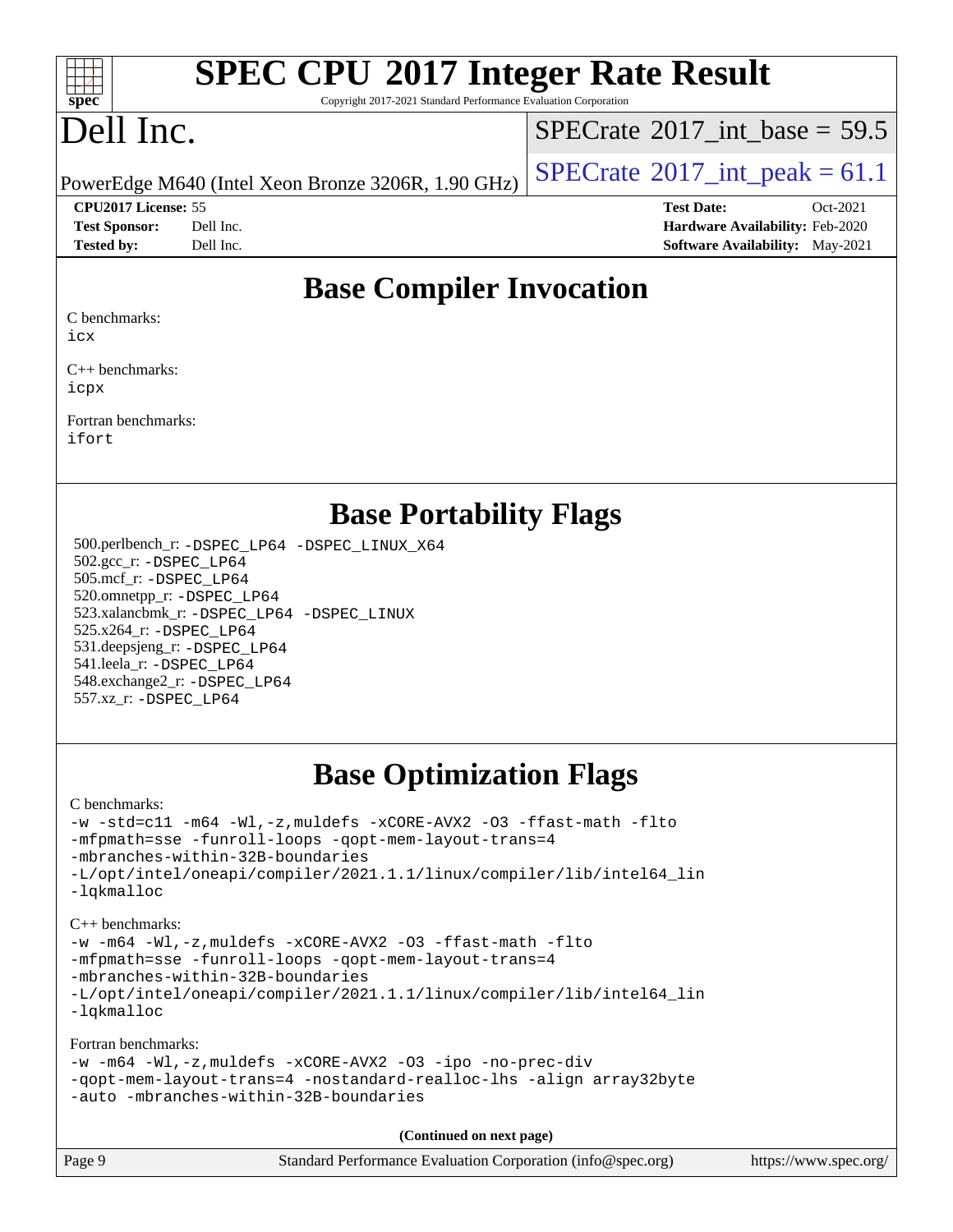#### $+\ +$ **[spec](http://www.spec.org/)**

# **[SPEC CPU](http://www.spec.org/auto/cpu2017/Docs/result-fields.html#SPECCPU2017IntegerRateResult)[2017 Integer Rate Result](http://www.spec.org/auto/cpu2017/Docs/result-fields.html#SPECCPU2017IntegerRateResult)**

Copyright 2017-2021 Standard Performance Evaluation Corporation

## Dell Inc.

[SPECrate](http://www.spec.org/auto/cpu2017/Docs/result-fields.html#SPECrate2017intbase)®2017 int\_base =  $59.5$ 

PowerEdge M640 (Intel Xeon Bronze 3206R, 1.90 GHz)  $\left|$  [SPECrate](http://www.spec.org/auto/cpu2017/Docs/result-fields.html#SPECrate2017intpeak)®[2017\\_int\\_peak =](http://www.spec.org/auto/cpu2017/Docs/result-fields.html#SPECrate2017intpeak) 61.1

**[CPU2017 License:](http://www.spec.org/auto/cpu2017/Docs/result-fields.html#CPU2017License)** 55 **[Test Date:](http://www.spec.org/auto/cpu2017/Docs/result-fields.html#TestDate)** Oct-2021 **[Test Sponsor:](http://www.spec.org/auto/cpu2017/Docs/result-fields.html#TestSponsor)** Dell Inc. **[Hardware Availability:](http://www.spec.org/auto/cpu2017/Docs/result-fields.html#HardwareAvailability)** Feb-2020 **[Tested by:](http://www.spec.org/auto/cpu2017/Docs/result-fields.html#Testedby)** Dell Inc. **[Software Availability:](http://www.spec.org/auto/cpu2017/Docs/result-fields.html#SoftwareAvailability)** May-2021

## **[Base Optimization Flags \(Continued\)](http://www.spec.org/auto/cpu2017/Docs/result-fields.html#BaseOptimizationFlags)**

[Fortran benchmarks](http://www.spec.org/auto/cpu2017/Docs/result-fields.html#Fortranbenchmarks) (continued):

[-L/opt/intel/oneapi/compiler/2021.1.1/linux/compiler/lib/intel64\\_lin](http://www.spec.org/cpu2017/results/res2021q4/cpu2017-20211026-29888.flags.html#user_FCbase_linkpath_f3ac96bc44eb3356c66274e76f12ce7989555e6431aa425d8bf37251b5a0a8e4f20d385a762420f3e0cdf627bb737484454017ddfa67f55a42ce17058c8be12d) [-lqkmalloc](http://www.spec.org/cpu2017/results/res2021q4/cpu2017-20211026-29888.flags.html#user_FCbase_qkmalloc_link_lib_79a818439969f771c6bc311cfd333c00fc099dad35c030f5aab9dda831713d2015205805422f83de8875488a2991c0a156aaa600e1f9138f8fc37004abc96dc5)

**[Peak Compiler Invocation](http://www.spec.org/auto/cpu2017/Docs/result-fields.html#PeakCompilerInvocation)**

[C benchmarks \(except as noted below\)](http://www.spec.org/auto/cpu2017/Docs/result-fields.html#Cbenchmarksexceptasnotedbelow): [icx](http://www.spec.org/cpu2017/results/res2021q4/cpu2017-20211026-29888.flags.html#user_CCpeak_intel_icx_fe2d28d19ae2a5db7c42fe0f2a2aed77cb715edd4aeb23434404a8be6683fe239869bb6ca8154ca98265c2e3b9226a719a0efe2953a4a7018c379b7010ccf087)

500.perlbench\_r: [icc](http://www.spec.org/cpu2017/results/res2021q4/cpu2017-20211026-29888.flags.html#user_peakCCLD500_perlbench_r_intel_icc_66fc1ee009f7361af1fbd72ca7dcefbb700085f36577c54f309893dd4ec40d12360134090235512931783d35fd58c0460139e722d5067c5574d8eaf2b3e37e92)

557.xz\_r: [icc](http://www.spec.org/cpu2017/results/res2021q4/cpu2017-20211026-29888.flags.html#user_peakCCLD557_xz_r_intel_icc_66fc1ee009f7361af1fbd72ca7dcefbb700085f36577c54f309893dd4ec40d12360134090235512931783d35fd58c0460139e722d5067c5574d8eaf2b3e37e92)

[C++ benchmarks:](http://www.spec.org/auto/cpu2017/Docs/result-fields.html#CXXbenchmarks) [icpx](http://www.spec.org/cpu2017/results/res2021q4/cpu2017-20211026-29888.flags.html#user_CXXpeak_intel_icpx_1e918ed14c436bf4b9b7c8bcdd51d4539fc71b3df010bd1e9f8732d9c34c2b2914e48204a846820f3c0ebb4095dea797a5c30b458ac0b6dffac65d78f781f5ca)

[Fortran benchmarks](http://www.spec.org/auto/cpu2017/Docs/result-fields.html#Fortranbenchmarks): [ifort](http://www.spec.org/cpu2017/results/res2021q4/cpu2017-20211026-29888.flags.html#user_FCpeak_intel_ifort_8111460550e3ca792625aed983ce982f94888b8b503583aa7ba2b8303487b4d8a21a13e7191a45c5fd58ff318f48f9492884d4413fa793fd88dd292cad7027ca)

### **[Peak Portability Flags](http://www.spec.org/auto/cpu2017/Docs/result-fields.html#PeakPortabilityFlags)**

 500.perlbench\_r: [-DSPEC\\_LP64](http://www.spec.org/cpu2017/results/res2021q4/cpu2017-20211026-29888.flags.html#b500.perlbench_r_peakPORTABILITY_DSPEC_LP64) [-DSPEC\\_LINUX\\_X64](http://www.spec.org/cpu2017/results/res2021q4/cpu2017-20211026-29888.flags.html#b500.perlbench_r_peakCPORTABILITY_DSPEC_LINUX_X64) 502.gcc\_r: [-D\\_FILE\\_OFFSET\\_BITS=64](http://www.spec.org/cpu2017/results/res2021q4/cpu2017-20211026-29888.flags.html#user_peakPORTABILITY502_gcc_r_file_offset_bits_64_5ae949a99b284ddf4e95728d47cb0843d81b2eb0e18bdfe74bbf0f61d0b064f4bda2f10ea5eb90e1dcab0e84dbc592acfc5018bc955c18609f94ddb8d550002c) 505.mcf\_r: [-DSPEC\\_LP64](http://www.spec.org/cpu2017/results/res2021q4/cpu2017-20211026-29888.flags.html#suite_peakPORTABILITY505_mcf_r_DSPEC_LP64) 520.omnetpp\_r: [-DSPEC\\_LP64](http://www.spec.org/cpu2017/results/res2021q4/cpu2017-20211026-29888.flags.html#suite_peakPORTABILITY520_omnetpp_r_DSPEC_LP64) 523.xalancbmk\_r: [-DSPEC\\_LP64](http://www.spec.org/cpu2017/results/res2021q4/cpu2017-20211026-29888.flags.html#suite_peakPORTABILITY523_xalancbmk_r_DSPEC_LP64) [-DSPEC\\_LINUX](http://www.spec.org/cpu2017/results/res2021q4/cpu2017-20211026-29888.flags.html#b523.xalancbmk_r_peakCXXPORTABILITY_DSPEC_LINUX) 525.x264\_r: [-DSPEC\\_LP64](http://www.spec.org/cpu2017/results/res2021q4/cpu2017-20211026-29888.flags.html#suite_peakPORTABILITY525_x264_r_DSPEC_LP64) 531.deepsjeng\_r: [-DSPEC\\_LP64](http://www.spec.org/cpu2017/results/res2021q4/cpu2017-20211026-29888.flags.html#suite_peakPORTABILITY531_deepsjeng_r_DSPEC_LP64) 541.leela\_r: [-DSPEC\\_LP64](http://www.spec.org/cpu2017/results/res2021q4/cpu2017-20211026-29888.flags.html#suite_peakPORTABILITY541_leela_r_DSPEC_LP64) 548.exchange2\_r: [-DSPEC\\_LP64](http://www.spec.org/cpu2017/results/res2021q4/cpu2017-20211026-29888.flags.html#suite_peakPORTABILITY548_exchange2_r_DSPEC_LP64) 557.xz\_r: [-DSPEC\\_LP64](http://www.spec.org/cpu2017/results/res2021q4/cpu2017-20211026-29888.flags.html#suite_peakPORTABILITY557_xz_r_DSPEC_LP64)

## **[Peak Optimization Flags](http://www.spec.org/auto/cpu2017/Docs/result-fields.html#PeakOptimizationFlags)**

[C benchmarks](http://www.spec.org/auto/cpu2017/Docs/result-fields.html#Cbenchmarks):

 500.perlbench\_r: [-Wl,-z,muldefs](http://www.spec.org/cpu2017/results/res2021q4/cpu2017-20211026-29888.flags.html#user_peakEXTRA_LDFLAGS500_perlbench_r_link_force_multiple1_b4cbdb97b34bdee9ceefcfe54f4c8ea74255f0b02a4b23e853cdb0e18eb4525ac79b5a88067c842dd0ee6996c24547a27a4b99331201badda8798ef8a743f577) [-prof-gen](http://www.spec.org/cpu2017/results/res2021q4/cpu2017-20211026-29888.flags.html#user_peakPASS1_CFLAGSPASS1_LDFLAGS500_perlbench_r_prof_gen_5aa4926d6013ddb2a31985c654b3eb18169fc0c6952a63635c234f711e6e63dd76e94ad52365559451ec499a2cdb89e4dc58ba4c67ef54ca681ffbe1461d6b36)(pass 1) [-prof-use](http://www.spec.org/cpu2017/results/res2021q4/cpu2017-20211026-29888.flags.html#user_peakPASS2_CFLAGSPASS2_LDFLAGS500_perlbench_r_prof_use_1a21ceae95f36a2b53c25747139a6c16ca95bd9def2a207b4f0849963b97e94f5260e30a0c64f4bb623698870e679ca08317ef8150905d41bd88c6f78df73f19)(pass 2) [-xCORE-AVX2](http://www.spec.org/cpu2017/results/res2021q4/cpu2017-20211026-29888.flags.html#user_peakCOPTIMIZE500_perlbench_r_f-xCORE-AVX2) [-ipo](http://www.spec.org/cpu2017/results/res2021q4/cpu2017-20211026-29888.flags.html#user_peakCOPTIMIZE500_perlbench_r_f-ipo) [-O3](http://www.spec.org/cpu2017/results/res2021q4/cpu2017-20211026-29888.flags.html#user_peakCOPTIMIZE500_perlbench_r_f-O3) [-no-prec-div](http://www.spec.org/cpu2017/results/res2021q4/cpu2017-20211026-29888.flags.html#user_peakCOPTIMIZE500_perlbench_r_f-no-prec-div) [-qopt-mem-layout-trans=4](http://www.spec.org/cpu2017/results/res2021q4/cpu2017-20211026-29888.flags.html#user_peakCOPTIMIZE500_perlbench_r_f-qopt-mem-layout-trans_fa39e755916c150a61361b7846f310bcdf6f04e385ef281cadf3647acec3f0ae266d1a1d22d972a7087a248fd4e6ca390a3634700869573d231a252c784941a8) [-fno-strict-overflow](http://www.spec.org/cpu2017/results/res2021q4/cpu2017-20211026-29888.flags.html#user_peakEXTRA_OPTIMIZE500_perlbench_r_f-fno-strict-overflow) [-mbranches-within-32B-boundaries](http://www.spec.org/cpu2017/results/res2021q4/cpu2017-20211026-29888.flags.html#user_peakEXTRA_COPTIMIZE500_perlbench_r_f-mbranches-within-32B-boundaries)

**(Continued on next page)**

Page 10 Standard Performance Evaluation Corporation [\(info@spec.org\)](mailto:info@spec.org) <https://www.spec.org/>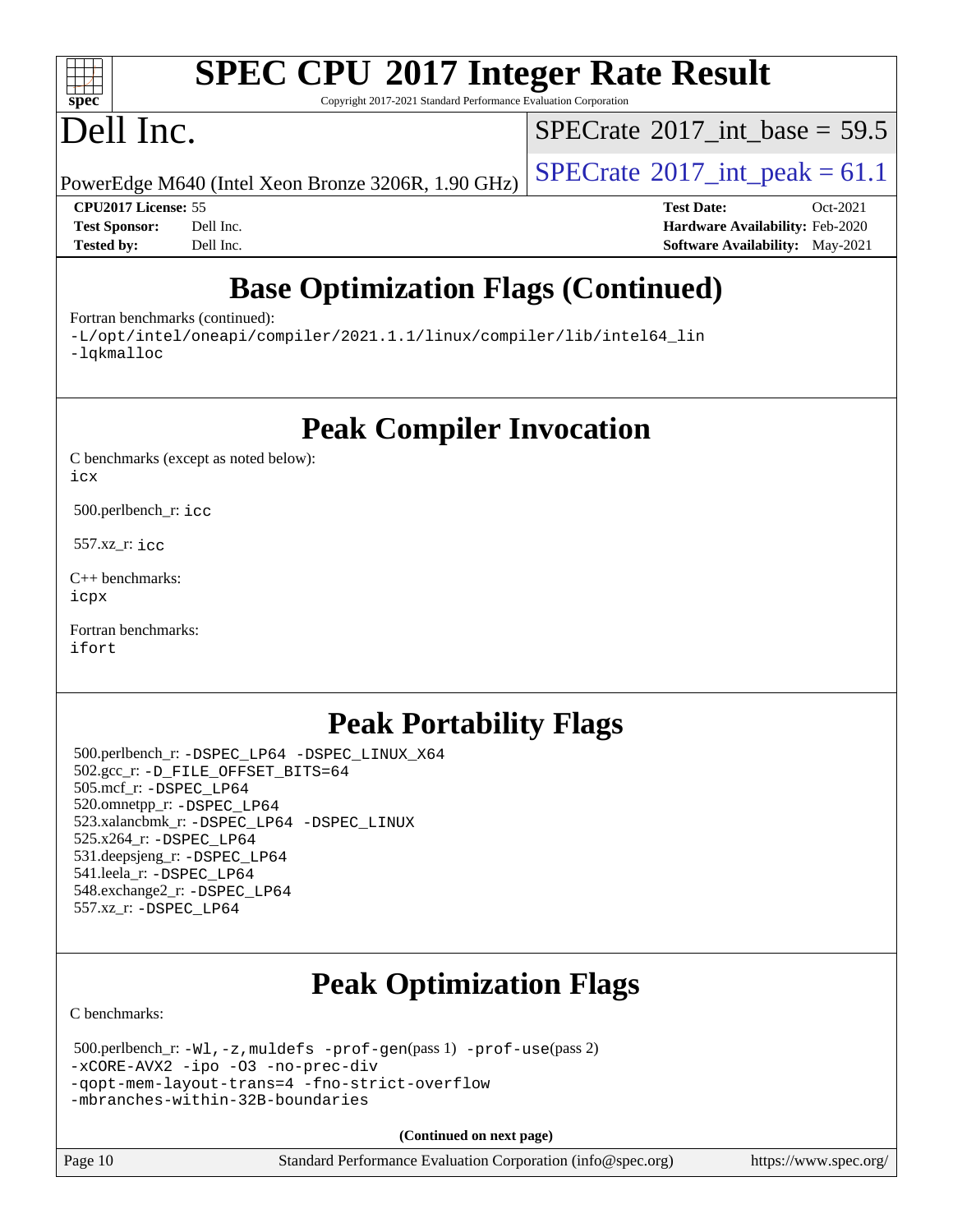

# **[SPEC CPU](http://www.spec.org/auto/cpu2017/Docs/result-fields.html#SPECCPU2017IntegerRateResult)[2017 Integer Rate Result](http://www.spec.org/auto/cpu2017/Docs/result-fields.html#SPECCPU2017IntegerRateResult)**

Copyright 2017-2021 Standard Performance Evaluation Corporation

## Dell Inc.

[SPECrate](http://www.spec.org/auto/cpu2017/Docs/result-fields.html#SPECrate2017intbase)®2017 int\_base =  $59.5$ 

PowerEdge M640 (Intel Xeon Bronze 3206R, 1.90 GHz)  $\left|$  [SPECrate](http://www.spec.org/auto/cpu2017/Docs/result-fields.html#SPECrate2017intpeak)®[2017\\_int\\_peak =](http://www.spec.org/auto/cpu2017/Docs/result-fields.html#SPECrate2017intpeak) 61.1

**[CPU2017 License:](http://www.spec.org/auto/cpu2017/Docs/result-fields.html#CPU2017License)** 55 **[Test Date:](http://www.spec.org/auto/cpu2017/Docs/result-fields.html#TestDate)** Oct-2021 **[Test Sponsor:](http://www.spec.org/auto/cpu2017/Docs/result-fields.html#TestSponsor)** Dell Inc. **[Hardware Availability:](http://www.spec.org/auto/cpu2017/Docs/result-fields.html#HardwareAvailability)** Feb-2020 **[Tested by:](http://www.spec.org/auto/cpu2017/Docs/result-fields.html#Testedby)** Dell Inc. Dell Inc. **[Software Availability:](http://www.spec.org/auto/cpu2017/Docs/result-fields.html#SoftwareAvailability)** May-2021

## **[Peak Optimization Flags \(Continued\)](http://www.spec.org/auto/cpu2017/Docs/result-fields.html#PeakOptimizationFlags)**

```
 500.perlbench_r (continued):
-L/opt/intel/oneapi/compiler/2021.1.1/linux/compiler/lib/intel64_lin
-lqkmalloc
 502.gcc_r: -m32
-L/opt/intel/oneapi/compiler/2021.1.1/linux/compiler/lib/ia32_lin
-std=gnu89 -Wl,-z,muldefs -fprofile-generate(pass 1)
-fprofile-use=default.profdata(pass 2) -xCORE-AVX2 -flto
-Ofast(pass 1) -O3 -ffast-math -qopt-mem-layout-trans=4
-mbranches-within-32B-boundaries
-L/usr/local/jemalloc32-5.0.1/lib -ljemalloc
 505.mcf_r: basepeak = yes
525.x264_r: -w -std= c11 -m64 -Wl, -z, muldefs -xCORE-AVX2 -flto -03-ffast-math -qopt-mem-layout-trans=4 -fno-alias
-mbranches-within-32B-boundaries
-L/opt/intel/oneapi/compiler/2021.1.1/linux/compiler/lib/intel64_lin
-lqkmalloc
 557.xz_r: -Wl,-z,muldefs -xCORE-AVX2 -ipo -O3 -no-prec-div
-qopt-mem-layout-trans=4 -mbranches-within-32B-boundaries
-L/opt/intel/oneapi/compiler/2021.1.1/linux/compiler/lib/intel64_lin
-lqkmalloc
C++ benchmarks: 
520.omnetpp_r: basepeak = yes
 523.xalancbmk_r: basepeak = yes
 531.deepsjeng_r: basepeak = yes
 541.leela_r: basepeak = yes
Fortran benchmarks: 
 548.exchange2_r: basepeak = yes
                       The flags files that were used to format this result can be browsed at
 http://www.spec.org/cpu2017/flags/Intel-ic2021-official-linux64_revA.html
 http://www.spec.org/cpu2017/flags/Dell-Platform-Flags-PowerEdge-Intel-ICX-rev1.4.html
                           You can also download the XML flags sources by saving the following links:
http://www.spec.org/cpu2017/flags/Intel-ic2021-official-linux64_revA.xml
http://www.spec.org/cpu2017/flags/Dell-Platform-Flags-PowerEdge-Intel-ICX-rev1.4.xml
```